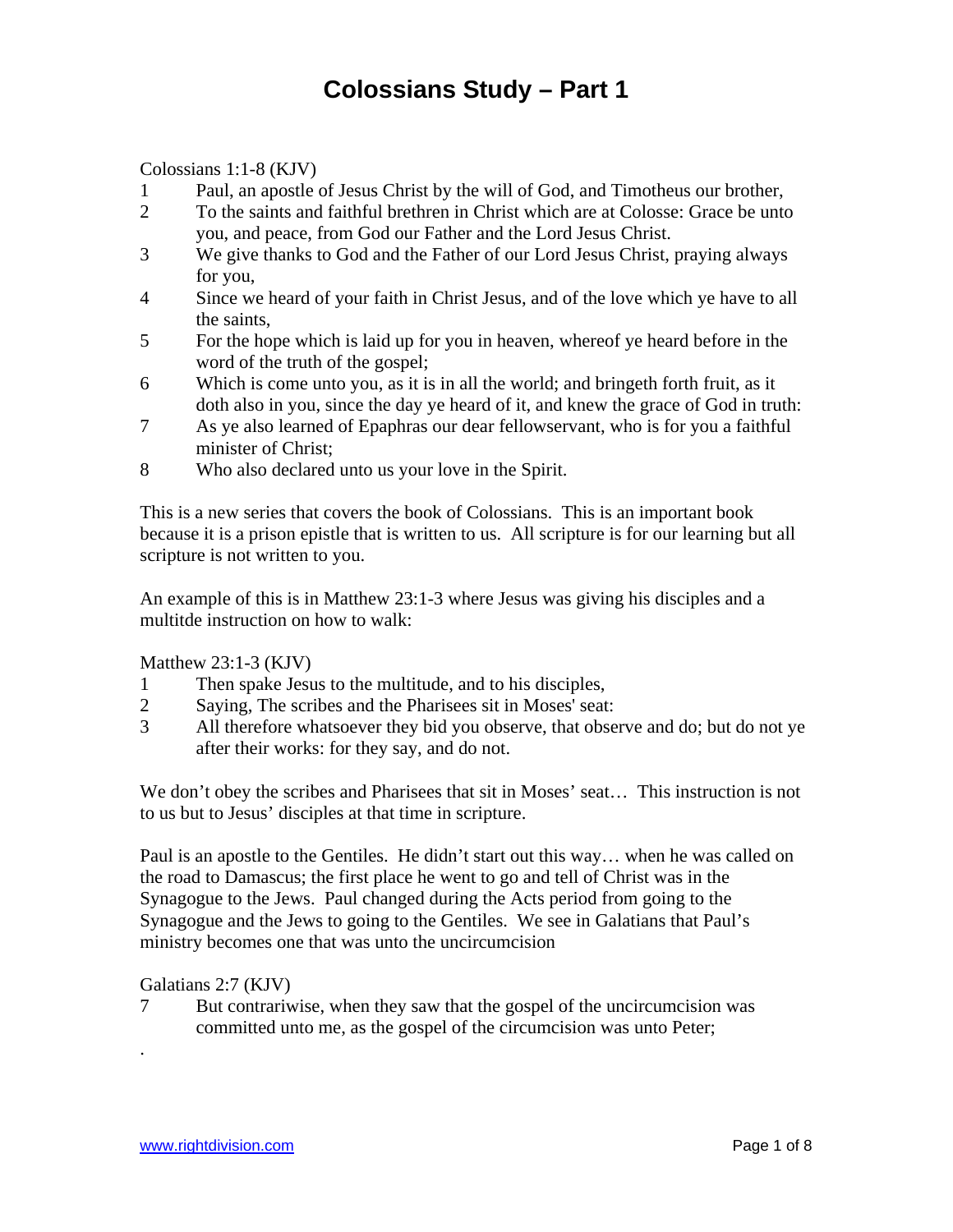Paul's journey to Galatians was during the Acts period and is an example of the seven books Paul wrote during this time (those books being Galatians, 1 & 2 Corinthians, 1 & 2 Thessalonians, Romans, and Hebrews).

The subject matter of the Acts period is the same in the books that Paul wrote during that time… We see that in the book of Acts, from Acts 1 through Acts 28… Israel is the primary focus.

Acts 1:6 (KJV)

6 When they therefore were come together, they asked of him, saying, Lord, wilt thou at this time restore again the kingdom to Israel?

Acts 28:20 (KJV)

20 For this cause therefore have I called for you, to see you, and to speak with you: because that for the hope of Israel I am bound with this chain.

Then when the Jewish elders could not come to agreement with what Paul was saying... they departed… and that is when the salvation was sent (authorized apart from Abraham) to the Gentiles.

Acts 28:23-28 (KJV)

- 23 And when they had appointed him a day, there came many to him into his lodging; to whom he expounded and testified the kingdom of God, persuading them concerning Jesus, both out of the law of Moses, and out of the prophets, from morning till evening.
- 24 And some believed the things which were spoken, and some believed not.
- 25 And when they agreed not among themselves, they departed, after that Paul had spoken one word, Well spake the Holy Ghost by Esaias the prophet unto our fathers,
- 26 Saying, Go unto this people, and say, Hearing ye shall hear, and shall not understand; and seeing ye shall see, and not perceive:
- 27 For the heart of this people is waxed gross, and their ears are dull of hearing, and their eyes have they closed; lest they should see with their eyes, and hear with their ears, and understand with their heart, and should be converted, and I should heal them.
- 28 Be it known therefore unto you, that the salvation of God is sent unto the Gentiles, and that they will hear it.

Up until this point, salvation was in the hands of Israel (remember it was said that salvation was out of the Jews) as it said in John 4:21-22

John 4:21-22 (KJV)

21 Jesus saith unto her, Woman, believe me, the hour cometh, when ye shall neither in this mountain, nor yet at Jerusalem, worship the Father.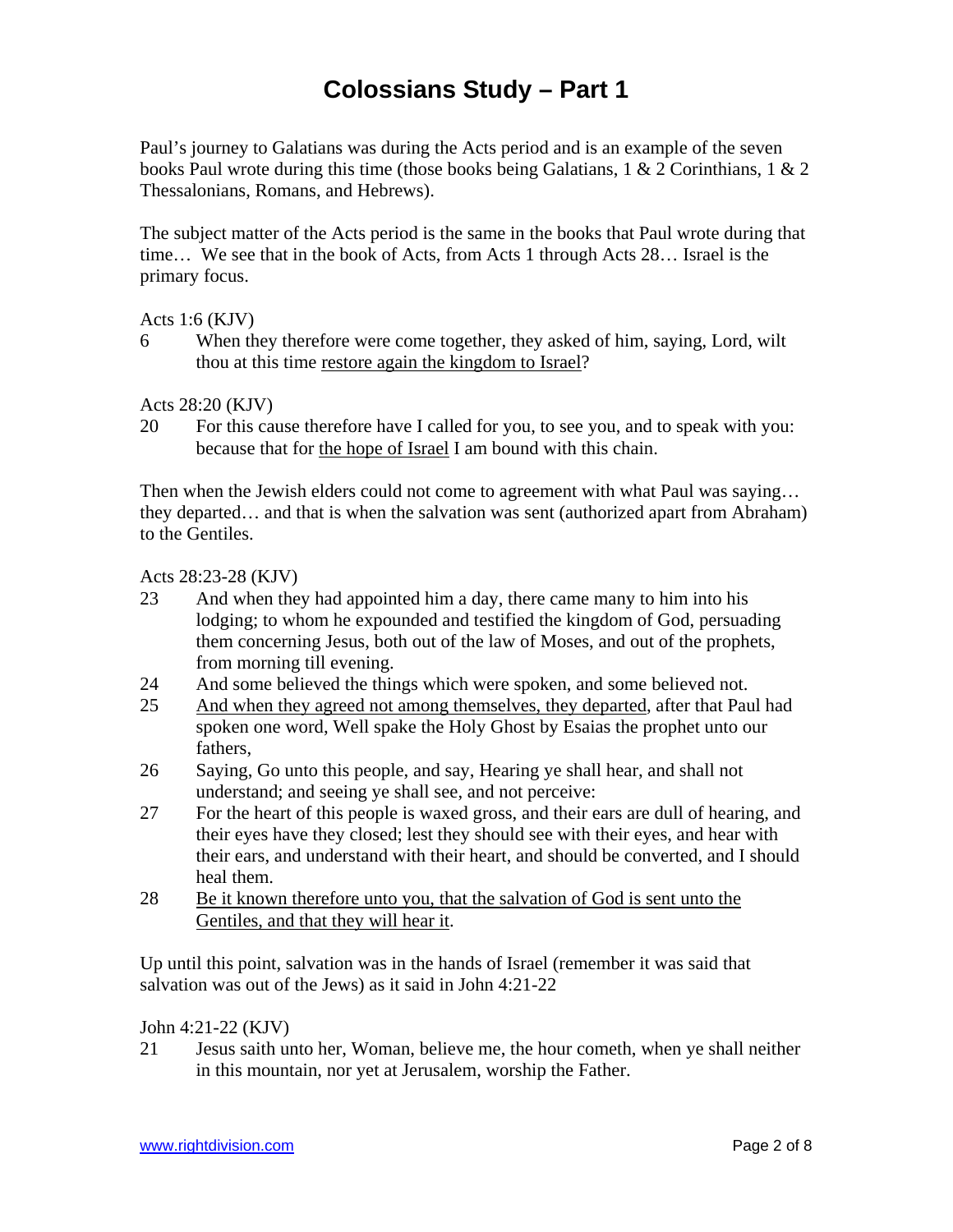22 Ye worship ye know not what: we know what we worship: for salvation is of the Jews.

After Acts 28:28, the Gentiles have been the depository of the salvation message for over 2000 years. At the close of Acts, Paul sets aside his ministry to the Jews (circumcision) and completely dedicates himself to the ministry of the Gentles (uncircumcision).

The first book he wrote after Acts was Ephesians, where he declares this special ministry to the Gentiles. The seven books Paul wrote after Acts 28 are the ones written specifically to us, and contain our appropriate doctrine which is what we should follow today (these seven books are Ephesians, Philippians, Colossians, Titus, Philemon, 1 & 2 Timothy). Look at Ephesians 3:1.

Ephesians 3:1 (KJV)

1 For this cause I Paul, the prisoner of Jesus Christ for you Gentiles,

Now, coming back to the book of Colossians, which Paul wrote in prison to those believers in Colossae, which was a town 90- 100 miles east of Ephesus. It is part of that area in Asia Minor where Paul went on his  $2<sup>nd</sup>$  and 3<sup>rd</sup> missionary journeys.

It is debated whether or not Paul ever visited Colossae… but we think so because he mentions



later in Colossians 4:13 a couple of cities nearby, which were Laodicea and Hierapolis. He also mentions a letter he wrote to these folks in verse 16:

#### Colossians 4:16 (KJV)

16 And when this epistle is read among you, cause that it be read also in the church of the Laodiceans; and that ye likewise read the epistle from Laodicea.

Some people think that this letter is the book of Ephesians… but it is left open because it doesn't tell us what the letter is but Colossians does tell us that Colossians is written to those believers at Colossae which is specified in verse 2:

Colossians 1:2 (KJV)

2 To the saints and faithful brethren in Christ which are at Colosse: Grace be unto you, and peace, from God our Father and the Lord Jesus Christ.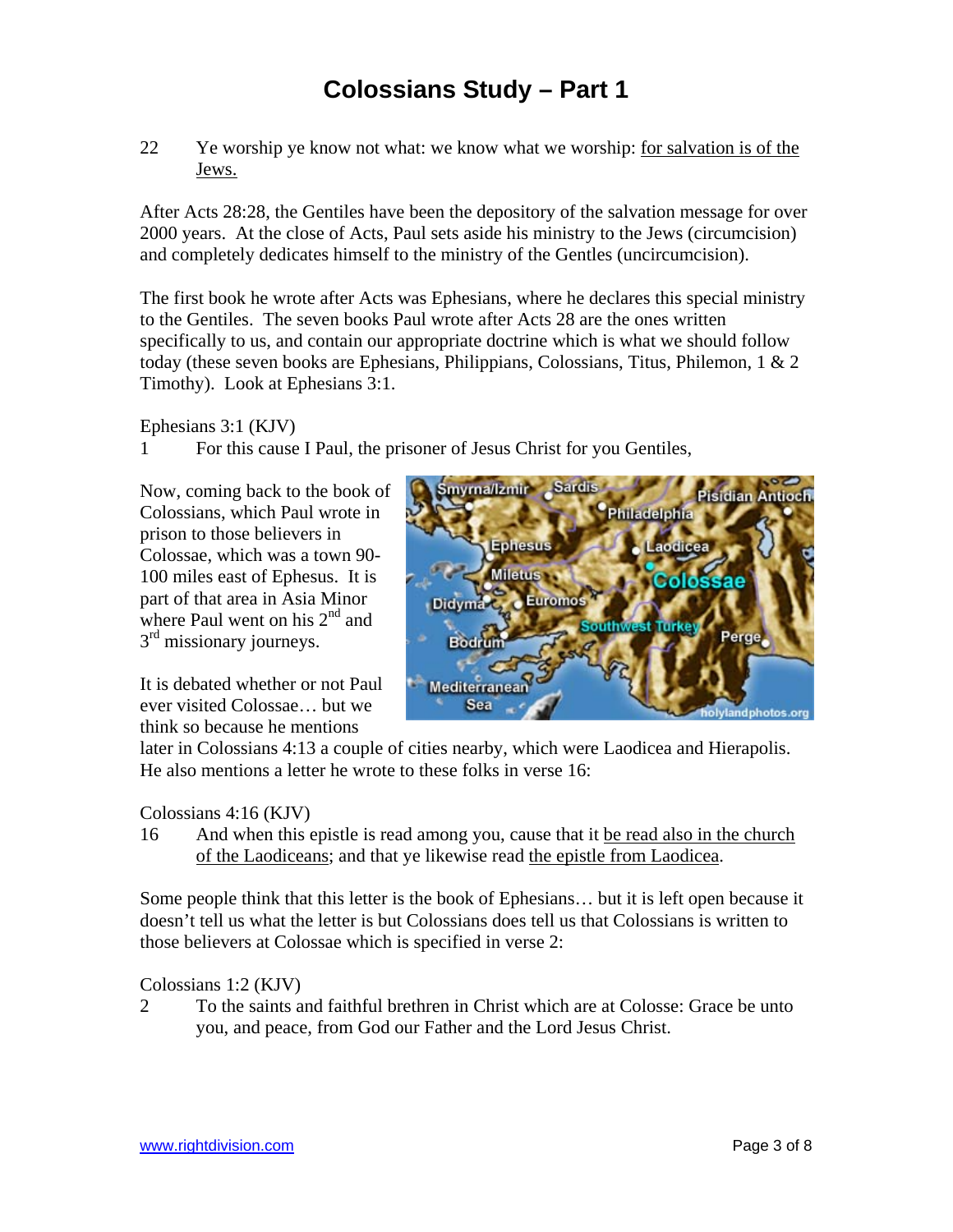Paul sent this letter by two individuals named Tychicus and Onesimus. Onesimus used to be a slave who was under his master Philemon (which was another letter Paul wrote after the close of Acts).

**Acts Period Books Post Acts Period Books** Remember, the 14 books that Paul wrote, **Hebrews** Galatians **Ephesians** 7 were written during James 1 Thessalonians Colossians 1 Peter 2 Thessalonians Philemon the Acts Period, 7 were 2 Peter 1 Corinthians Philippians written after the close 1 John 2 Corinthians **Titus** of Acts and are 2 John **Romans** 1 Timothy uniquely written to us. 3 John Acts 2 Timothy Jude (The seven books Paul Revelation wrote during the Acts Period Kingdom **The** were Hebrews, The Acts Mystery Ŧһе Offered Period God's Hidden Purpose King Galatians, 1 & 2 o Corinthians, 1 To Jew To Jew first then to **The Apostle Paul's** o Ū ΈH Only Gentile Ĕ Christ last ministry & 2 Ť born ıΕ Sign's One Baptism Thessalonians, 4 BC **TEST** R cease R<br>E<br>S<br>U and Romans). The Body **Gospels** S **The Acts** Under Matt **Ephesians** Å<br>M п **Hebrews** Galatians Colossians can Grace Mark Philippians **RREC** R 1 Thess **James** E<br>N Luke Colossians |R 1 Peter be divided into 2 Thess You Titus John E 2 Peter 1 Corin Are two main Philemon IC 1 John 2 Corin Here 1 Timothy E New Iτ 2 John Romans categories: The 2 Timothy Last days | N Covenantl 3 John Deity of Christ, of Hidden O Acts offered |O Jude Day of Man s Purpose N N **Revelation** 28:28 and the

doctrinal error

that comes against Him. He begins with the Deity of Christ in Col 1:15

Colossians 1:15 (KJV)

15 Who is the image of the invisible God, the firstborn of every creature:

And we see him address the doctrinal error in Col. 2:8

#### Colossians 2:8 (KJV)

8 Beware lest any man spoil you through philosophy and vain deceit, after the tradition of men, after the rudiments of the world, and not after Christ.

Error had crept into this church at Colossae and Epaphras is a Colossian and he visits Paul and tells him we may have a problem in the church at Colossae. Epaphras may have been the one that established the church at Colossae instead of Paul himself. We know that Paul did establish the church at Ephesus and the word was spread throughout all of Asia coming from Ephesus. (see Acts 19).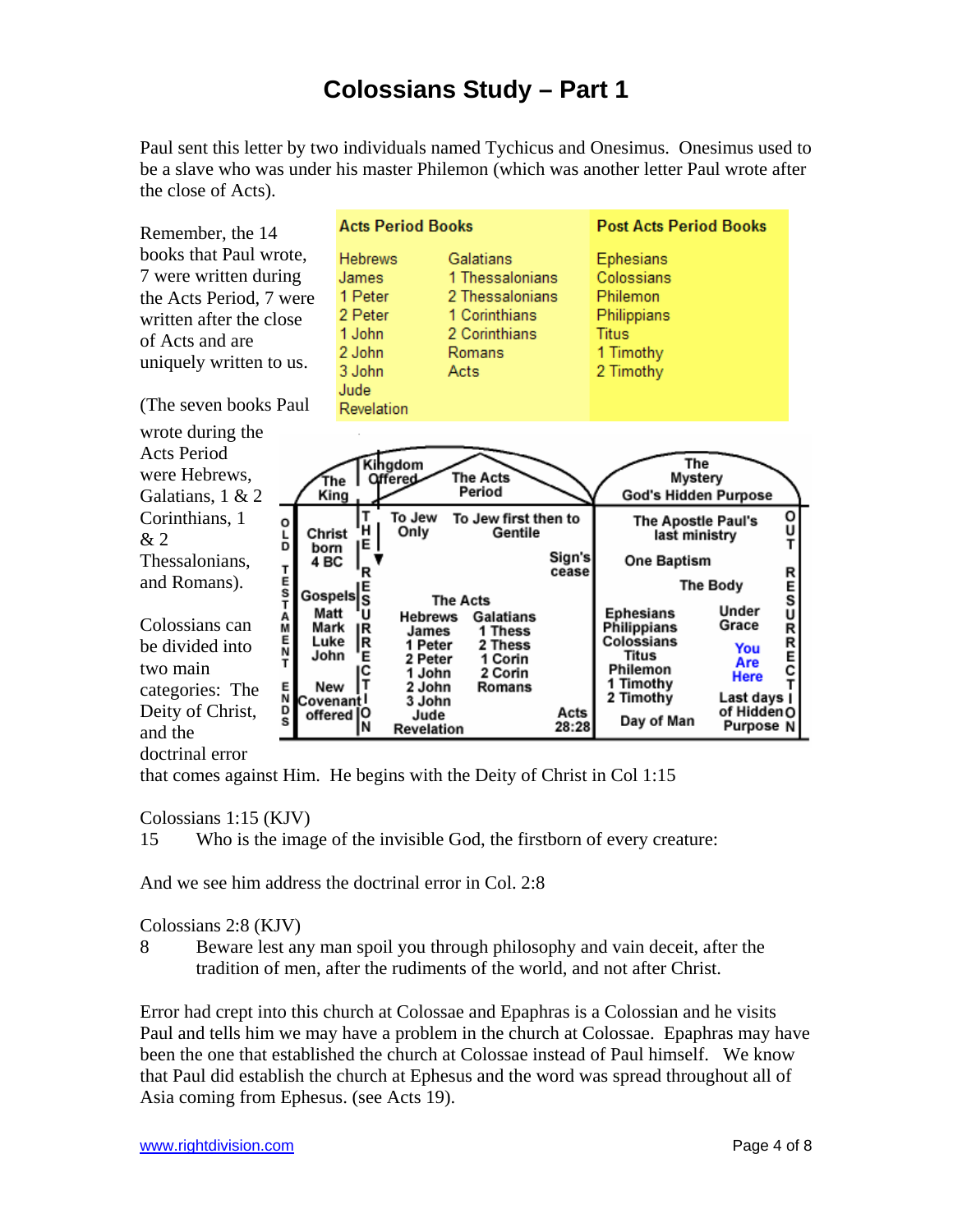After the doctrinal error is identified in Col. 2:8, he starts telling us how we should walk in Col. 3:1

Colossians 3:1-2 (KJV)

- 1 If ye then be risen with Christ, seek those things which are above, where Christ sitteth on the right hand of God.
- 2 Set your affection on things above, not on things on the earth.

Then in Col. 3:18 he addresses Wives, Husbands, Children, and Fathers.

Colossians 3:18-21 (KJV)

- 18 Wives, submit yourselves unto your own husbands, as it is fit in the Lord.
- 19 Husbands, love your wives, and be not bitter against them.
- 20 Children, obey your parents in all things: for this is well pleasing unto the Lord.
- 21 Fathers, provoke not your children to anger, lest they be discouraged.

Colossians is not long on practical application… he covers these groups in four quick verses. Colossians is more focused on doctrine. What is the underlying root? Once you get the underlying root established, you will know what the fruit is supposed to be.

In Ephesians, we get the first three chapters on doctrine and the last three chapters on practical application but in Colossians, it is long on doctrine and short on practical application, but right to the point.

Colossians 1:1-8 (KJV)

1 Paul, an apostle of Jesus Christ by the will of God, and Timotheus our brother,

Wouldn't you like to know what the will of God is? Paul knew it. God has two wills. One will that is irresistible: God said it, and that settles it. God is going to accomplish certain things because that is His resolve. The second will of God involves the desire that He has for us… but that involves our free will.

Free will is important to understand because God is sovereign but not without the freedom he gave us to make a choice.

An example of this sovereign will of God is in Daniel 4:13-17 when Nebuchadnezzar was given the interpretation by Daniel of the dream he had:

Daniel 4:13-17 (KJV)

- 13 I saw in the visions of my head upon my bed, and, behold, a watcher and an holy one came down from heaven;
- 14 He cried aloud, and said thus, Hew down the tree, and cut off his branches, shake off his leaves, and scatter his fruit: let the beasts get away from under it, and the fowls from his branches: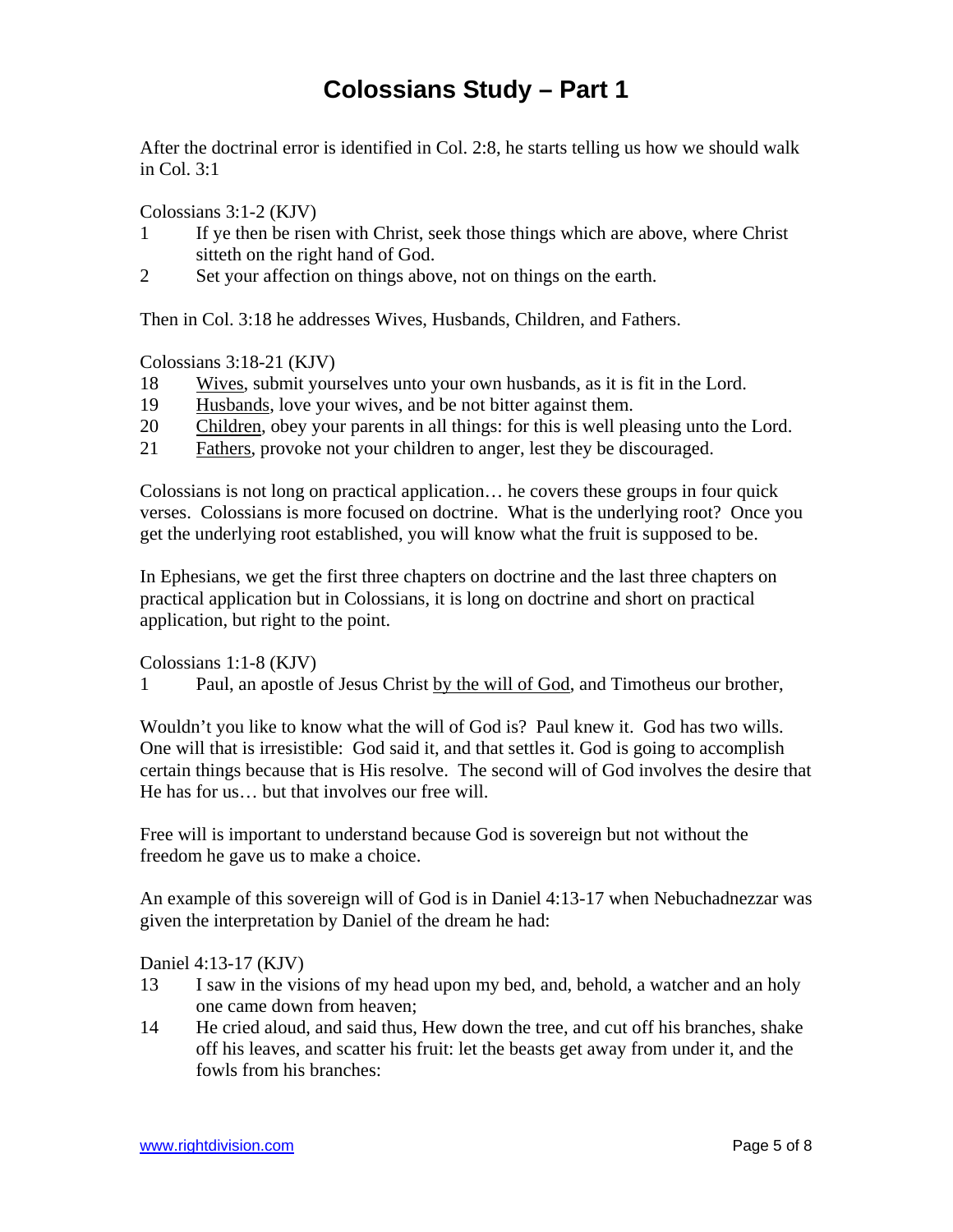- 15 Nevertheless leave the stump of his roots in the earth, even with a band of iron and brass, in the tender grass of the field; and let it be wet with the dew of heaven, and let his portion be with the beasts in the grass of the earth:
- 16 Let his heart be changed from man's, and let a beast's heart be given unto him; and let seven times pass over him.
- 17 This matter is by the decree of the watchers, and the demand by the word of the holy ones: to the intent that the living may know that the most High ruleth in the kingdom of men, and giveth it to whomsoever he will, and setteth up over it the basest of men.

Verse 17 shows the sovereign will of God, despite whatever man ruleth in the kingdom of men. God will accomplish His purpose no matter who is in charge here on earth.

What we are looking at in Col. 1:1 "by the will of God" is the desire that He has for us that involves our own free will. An example of this is from Mark 3:31-35

Mark 3:31-35 (KJV)

- 31 There came then his brethren and his mother, and, standing without, sent unto him, calling him.
- 32 And the multitude sat about him, and they said unto him, Behold, thy mother and thy brethren without seek for thee.
- 33 And he answered them, saying, Who is my mother, or my brethren?
- 34 And he looked round about on them which sat about him, and said, Behold my mother and my brethren!
- 35 For whosoever shall do the will of God, the same is my brother, and my sister, and mother.

In verse 35, Jesus is not talking about the sovereign will of God, for nobody can perform God's resolve, only God can do that. But rather Jesus is talking about the desire that God has for the believers of that time. For us, this might be the good works that we were before ordained that we should walk in. To be accessible and available to do that is what God's desire is for us today.

There is only one English word that is used to translate two Greek words. That word in English is "will" and it is used to describe God's sovereign will and it is also used to describe God's desired will. For example, look in 1 Timothy 2:3-4

1 Timothy 2:3-4 (KJV)

- 3 For this is good and acceptable in the sight of God our Saviour;
- 4 Who will have all men to be saved, and to come unto the knowledge of the truth.

If we say that God's sovereign has made everyone saved that would not be true. But if we say that it is God's desire that everyone become saved, that statement would be true!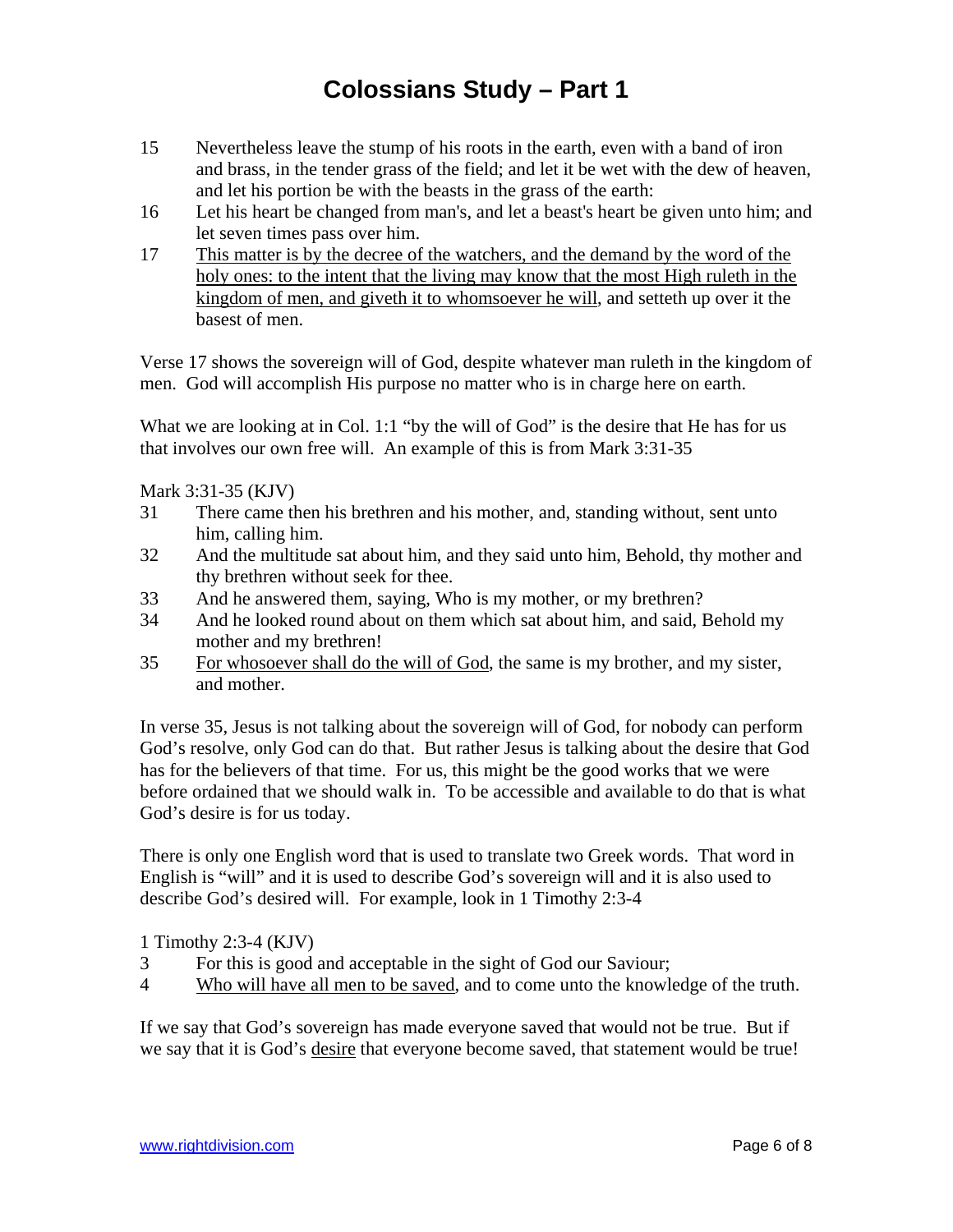There is that will of God that He has for your life for those good works that He wants us to walk in. He is not going to overstep that boundary of giving us the free will to do what we are supposed to do.

Paul was an apostle by the will of God in that he is distinguishing that it is not by any human agency that he has been given this but rather it is what God intended for him. Paul had the choice to follow what God called him to do out of free will.

Many have had that choice in scripture:

- Cain God gave Cain an opportunity in that He told him sin lies before his door. Cain went ahead and opened the door and welcomed sin in and lived with it the rest of his life (Genesis 4:3-12)
- Pharaoh He had the same opportunity. Paul wrote about this in Romans 9:17-23.
- King Saul He had that responsibility to choose how he would be used, and he chose the wrong way and he disobeyed.
- Judas He had that opportunity, but he chose wrong and turned against Jesus for thirty pieces of silver.
- Paul He had that opportunity to choose when he was blinded on the road to Damascus. He could have said in his heart "I don't know who you are, but when I get to Damascus, you are going to by number one on my hit list". But instead he said in Acts 9:6 said, "Lord, what wilt thou have me to do?"

You might say Paul made his decision under unusual circumstances but isn't that how we all make life changing decisions when we are under duress? When we are under the thumb of God, when He is pressing and pressing until we pop so God can make good wine out of your works. It's always in the crucible that we are tried and then how are we going to respond to it? That's the will of God. He want's you to respond in the way He has set out for you.

We see that in Colossians 1:4

4 Since we heard of your faith in Christ Jesus, and of the love which ye have to all the saints,

This is the kind of response we are supposed to have… but how am I going to do that? The first thing would be to obey his word. We see an example of this in Ephesians 6:5-6

Ephesians 6:5-6 (KJV)

5 Servants, be obedient to them that are your masters according to the flesh, with fear and trembling, in singleness of your heart, as unto Christ;